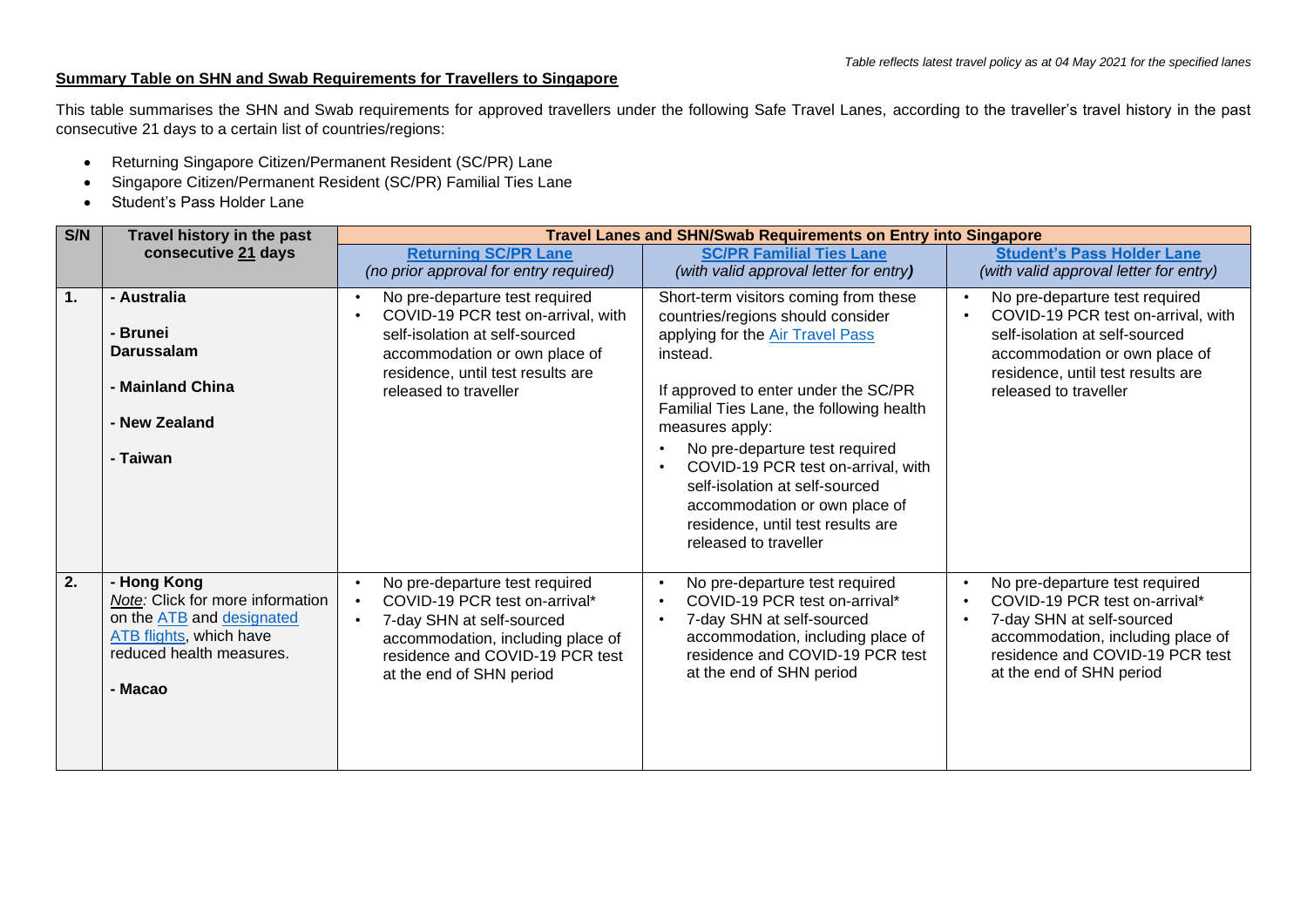*Table reflects latest travel policy as at 04 May 2021 for the specified lanes* 

| Travel history in the past                                                                                                                                                                                                     | <b>Travel Lanes and SHN/Swab Requirements on Entry into Singapore</b>                                                                                                                                                                                                                                                                                                                                                                                                                                                                                                                                                                                                                                                                                                                                                                                                                                                                                                                                                                                                                                                                                                                                                                                                                                                                                              |                                                                                                                                                                                                                                                                                  |                                                                                                                                                                                                                                                                                        |
|--------------------------------------------------------------------------------------------------------------------------------------------------------------------------------------------------------------------------------|--------------------------------------------------------------------------------------------------------------------------------------------------------------------------------------------------------------------------------------------------------------------------------------------------------------------------------------------------------------------------------------------------------------------------------------------------------------------------------------------------------------------------------------------------------------------------------------------------------------------------------------------------------------------------------------------------------------------------------------------------------------------------------------------------------------------------------------------------------------------------------------------------------------------------------------------------------------------------------------------------------------------------------------------------------------------------------------------------------------------------------------------------------------------------------------------------------------------------------------------------------------------------------------------------------------------------------------------------------------------|----------------------------------------------------------------------------------------------------------------------------------------------------------------------------------------------------------------------------------------------------------------------------------|----------------------------------------------------------------------------------------------------------------------------------------------------------------------------------------------------------------------------------------------------------------------------------------|
| consecutive 21 days                                                                                                                                                                                                            | <b>Returning SC/PR Lane</b>                                                                                                                                                                                                                                                                                                                                                                                                                                                                                                                                                                                                                                                                                                                                                                                                                                                                                                                                                                                                                                                                                                                                                                                                                                                                                                                                        | <b>SC/PR Familial Ties Lane</b>                                                                                                                                                                                                                                                  | <b>Student's Pass Holder Lane</b>                                                                                                                                                                                                                                                      |
|                                                                                                                                                                                                                                |                                                                                                                                                                                                                                                                                                                                                                                                                                                                                                                                                                                                                                                                                                                                                                                                                                                                                                                                                                                                                                                                                                                                                                                                                                                                                                                                                                    |                                                                                                                                                                                                                                                                                  | (with valid approval letter for entry)                                                                                                                                                                                                                                                 |
| - Fiji<br>- Vietnam                                                                                                                                                                                                            | No pre-departure test required<br>$\bullet$<br>COVID-19 PCR test on-arrival*                                                                                                                                                                                                                                                                                                                                                                                                                                                                                                                                                                                                                                                                                                                                                                                                                                                                                                                                                                                                                                                                                                                                                                                                                                                                                       | COVID-19 PCR test within 72 hours<br>before departure for Singapore and                                                                                                                                                                                                          | COVID-19 PCR test within 72 hours<br>$\bullet$<br>before departure for Singapore and<br>obtain a valid negative test result                                                                                                                                                            |
| Note: Travellers who arrived<br>from 24 Apr 2021 onwards who<br>have yet to complete their 14-<br>day SHN by 7 May 2021, 2359<br>hours can complete their 14-<br>day SHN at their current SHN<br>location, and an additional 7 | Facility (SDF), and an additional 7-<br>day at place of residence, with<br>COVID-19 PCR tests on Day 14 of<br>SHN, and another test at the end of<br>their 21-day SHN period                                                                                                                                                                                                                                                                                                                                                                                                                                                                                                                                                                                                                                                                                                                                                                                                                                                                                                                                                                                                                                                                                                                                                                                       | COVID-19 PCR test on-arrival*<br>14-day SHN at SHN Dedicated<br>Facility (SDF), and an additional 7-<br>day at place of residence, with<br>COVID-19 PCR tests on Day 14 of<br>SHN, and another test at the end of<br>their 21-day SHN period                                     | COVID-19 PCR test on-arrival*<br>$\bullet$<br>14-day SHN at SHN Dedicated<br>$\bullet$<br>Facility (SDF), and an additional 7-<br>day at place of residence, with<br>COVID-19 PCR tests on Day 14 of<br>SHN, and another test at the end of<br>their 21-day SHN period                 |
|                                                                                                                                                                                                                                | Travellers with recent travel history to Fiji and Vietnam who arrive from 7 May 2021, 2359 onwards will be subject to 14-day SHN<br>at SHN Dedicated Facility (SDF), and an additional 7-day SHN at a place of residence. For the additional 7-day SHN stay at place<br>of residence, the following criteria must be met:<br>The traveller has not travelled to other country/region other than the above specified list in the last consecutive 21 days<br>$\bullet$<br>prior to departure for Singapore.<br>The traveller is occupying the place of residence (i.e. residential address [1]) alone, or only with household members with<br>the same travel history, who are also serving SHN of the same duration and period; and<br>There is no one ordinarily residing at the place of residence (e.g. domestic helper) who does not share the same travel<br>history, and the traveller has already made all necessary arrangements to ensure that any such person will not reside at<br>the place of residence until the end of the SHN.<br>If the place of residence does not meet the criteria above to safely serve SHN, travellers can choose to serve their 7-day SHN at a<br>self-sourced accommodation (e.g. non-SDF hotels).<br>[1] Excludes hotels, serviced apartments and other temporary forms of accommodation (including AirBnB accommodation) |                                                                                                                                                                                                                                                                                  |                                                                                                                                                                                                                                                                                        |
|                                                                                                                                                                                                                                |                                                                                                                                                                                                                                                                                                                                                                                                                                                                                                                                                                                                                                                                                                                                                                                                                                                                                                                                                                                                                                                                                                                                                                                                                                                                                                                                                                    |                                                                                                                                                                                                                                                                                  | COVID-19 PCR test within 72 hours                                                                                                                                                                                                                                                      |
| - South Africa                                                                                                                                                                                                                 | COVID-19 PCR test on-arrival<br>$\bullet$<br>21-day SHN at SHN Dedicated<br>$\bullet$<br>Facility (SDF), with COVID-19 PCR<br>tests on Day 14 of SHN, and another<br>test before the end of their 21-day<br>SHN period                                                                                                                                                                                                                                                                                                                                                                                                                                                                                                                                                                                                                                                                                                                                                                                                                                                                                                                                                                                                                                                                                                                                             | before departure for Singapore and<br>obtain a valid negative test result<br>COVID-19 PCR test on-arrival<br>21-day SHN at SHN Dedicated<br>Facility (SDF), with COVID-19 PCR<br>tests on Day 14 of SHN, and another<br>test before the end of their 21-day<br><b>SHN</b> period | before departure for Singapore and<br>obtain a valid negative test result<br>COVID-19 PCR test on-arrival<br>$\bullet$<br>21-day SHN at SHN Dedicated<br>Facility (SDF), with COVID-19 PCR<br>tests on Day 14 of SHN, and another<br>test before the end of their 21-day<br>SHN period |
|                                                                                                                                                                                                                                | days at their place of residence.<br>- United Kingdom                                                                                                                                                                                                                                                                                                                                                                                                                                                                                                                                                                                                                                                                                                                                                                                                                                                                                                                                                                                                                                                                                                                                                                                                                                                                                                              | (no prior approval for entry required)<br>14-day SHN at SHN Dedicated<br>No pre-departure test required<br>$\bullet$                                                                                                                                                             | (with valid approval letter for entry)<br>obtain a valid negative test result<br>COVID-19 PCR test within 72 hours                                                                                                                                                                     |